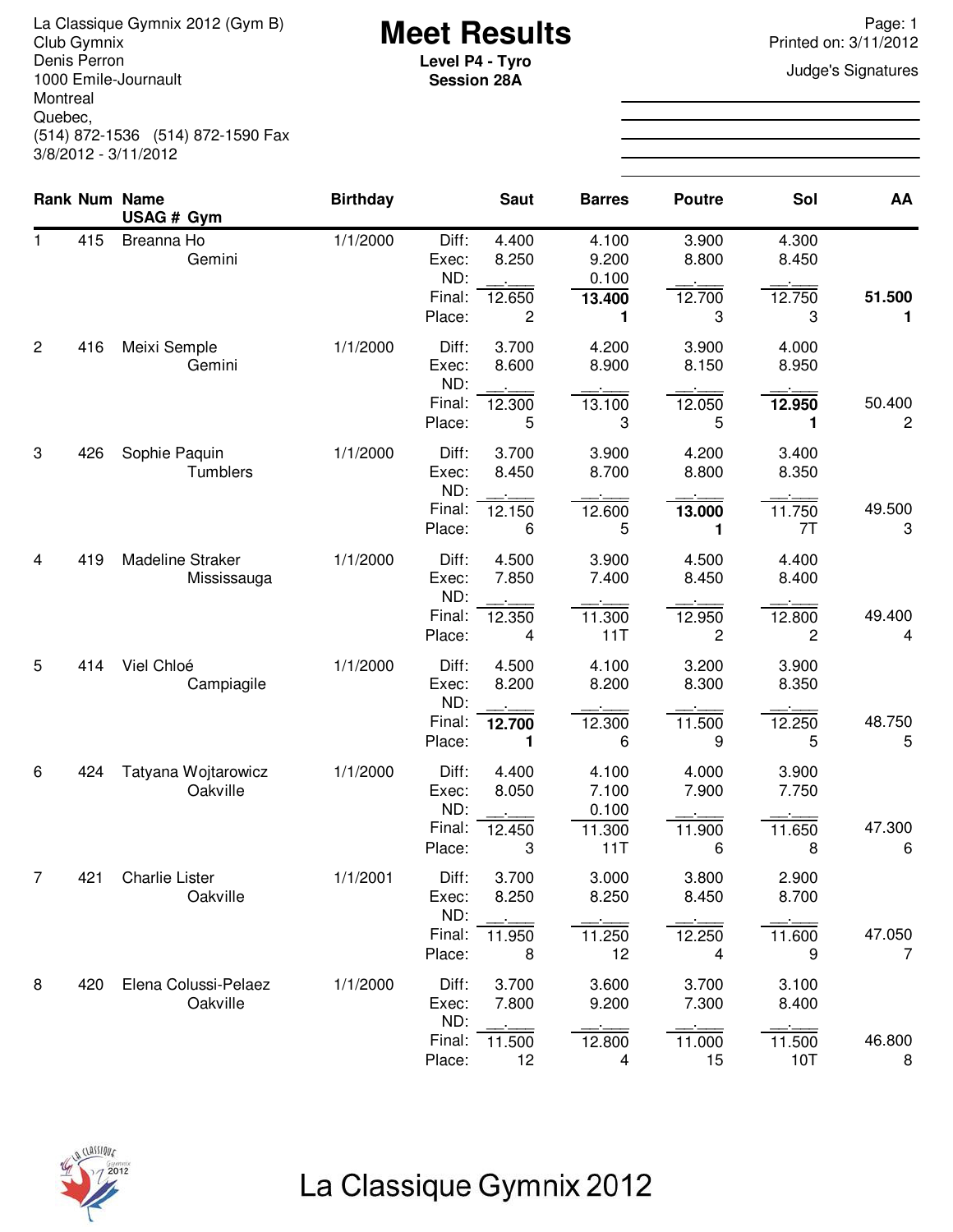**Meet Results** La Classique Gymnix 2012 (Gym B) Page: 2 Denis Perron 1000 Emile-Journault Montreal Quebec, (514) 872-1536 (514) 872-1590 Fax 3/8/2012 - 3/11/2012

**Level P4 - Tyro Session 28A**

|     |     | Rank Num Name<br>USAG # Gym                    | <b>Birthday</b> |                                 | <b>Saut</b>              | <b>Barres</b>  | <b>Poutre</b>  | Sol            | AA            |
|-----|-----|------------------------------------------------|-----------------|---------------------------------|--------------------------|----------------|----------------|----------------|---------------|
| 9   | 430 | Melanie Borrego<br>Universal (USA)             | 1/1/2000        | Diff:<br>Exec:<br>ND:<br>Final: | 4.500<br>7.600<br>12.100 | 4.100<br>8.050 | 3.600<br>7.550 | 3.600<br>7.750 | 46.750        |
|     |     |                                                |                 | Place:                          | 7T                       | 12.150<br>7    | 11.150<br>12   | 11.350<br>12   | 9             |
| 10  | 425 | Sabrina Groleau<br>Tumblers                    | 1/1/2000        | Diff:<br>Exec:<br>ND:           | 3.700<br>8.150           | 4.000<br>6.000 | 4.000<br>7.750 | 4.000<br>8.600 |               |
|     |     |                                                |                 | Final:<br>Place:                | 11.850<br>10             | 10.000<br>16   | 11.750<br>8    | 12.600<br>4    | 46.200<br>10  |
| 11  | 431 | <b>Melody Quilez</b><br>Universal (USA)        | 1/1/2000        | Diff:<br>Exec:<br>ND:           | 3.700<br>8.200           | 3.500<br>8.250 | 3.900<br>7.150 | 3.500<br>7.900 |               |
|     |     |                                                |                 | Final:<br>Place:                | 11.900<br>9T             | 11.750<br>9    | 11.050<br>14T  | 11.400<br>11   | 46.100<br>11  |
| 12  | 423 | Dana Sommerville<br>Oakville                   | 1/1/2001        | Diff:<br>Exec:<br>ND:           | 3.700<br>8.400           | 4.000<br>6.550 | 3.800<br>7.250 | 3.300<br>8.450 |               |
|     |     |                                                |                 | Final:<br>Place:                | 12.100<br>7T             | 10.550<br>14   | 11.050<br>14T  | 11.750<br>7T   | 45.450<br>12  |
| 13  | 412 | Jade Adams<br>Altadore                         | 1/1/2000        | Diff:<br>Exec:<br>ND:           | 2.900<br>8.400           | 4.100<br>6.900 | 4.400<br>6.550 | 4.100<br>7.950 |               |
|     |     |                                                |                 | Final:<br>Place:                | 11.300<br>13T            | 11.000<br>13   | 10.950<br>16   | 12.050<br>6    | 45.300<br>13  |
| 14  | 418 | Keiara Jones-Tyrell<br><b>Milton Springers</b> | 1/1/2000        | Diff:<br>Exec:<br>ND:           | 3.700<br>8.200           | 3.600<br>8.500 | 2.900<br>7.350 | 3.200<br>7.600 |               |
|     |     |                                                |                 | Final:<br>Place:                | 11.900<br>9T             | 12.100<br>8    | 10.250<br>17   | 10.800<br>14   | 45.050<br>14  |
| 15  | 413 | Michaela Heigold<br>Altadore                   | 1/1/2000        | Diff:<br>Exec:                  | 3.700<br>8.050           | 3.900<br>6.200 | 3.900<br>7.900 | 3.200<br>6.950 |               |
|     |     |                                                |                 | ND:<br>Final:<br>Place:         | 11.750<br>11             | 10.100<br>15   | 11.800<br>7    | 10.150<br>15   | 43.800<br>15  |
| 16T | 417 | <b>Madelaine Britt</b><br>Jasper               | 1/1/2001        | Diff:<br>Exec:<br>ND:           | 2.900<br>8.400           | 3.900<br>5.550 | 2.900<br>8.200 | 3.300<br>8.200 |               |
|     |     |                                                |                 | Final:<br>Place:                | 11.300<br>$13*$          | 9.450<br>17T   | 11.100<br>13   | 11.500<br>10T  | 43.350<br>16T |



# La Classique Gymnix 2012